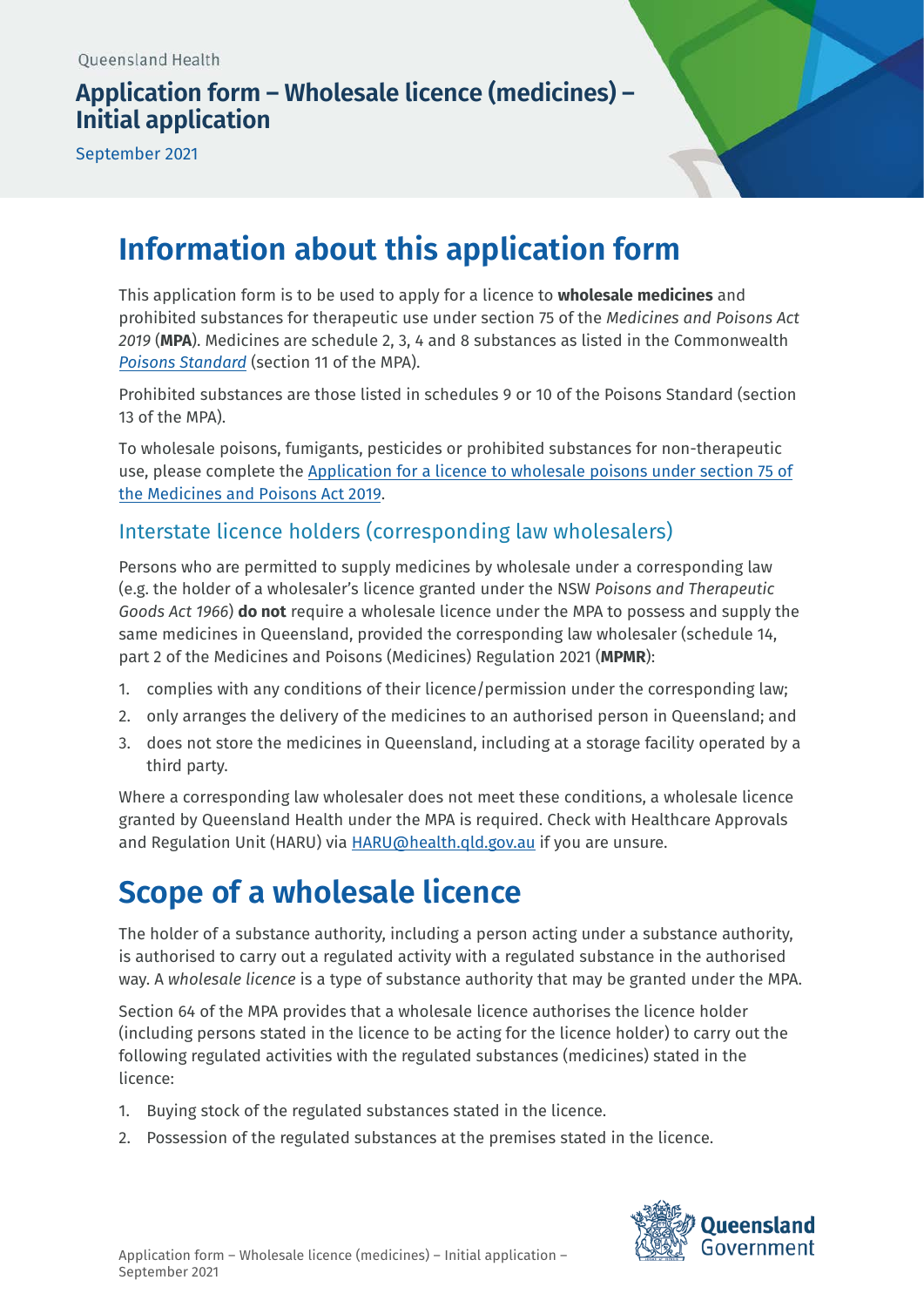- 3. Possession of the regulated substances for transportation to a place where a person is authorised, or where it is not unlawful for a person, to possess the substances.
- 4. Supply of the regulated substances by wholesale to:
	- a. if the licence states a class of persons to whom the substances may be supplied a person who is a member of the class; or
	- b. otherwise a person who is authorised, or for whom it is not unlawful, to carry out a regulated activity with the regulated substances.
- 5. Disposal of waste from the regulated substances.

# Authorised way – section 31 of the MPA

All substance authorities are subject to the requirements and standard conditions specified in the relevant regulation, in this case the MPMR, that applies to that type of substance authority, and any additional or varied conditions specified on the substance authority. These conditions may limit or specify how the regulated activities must be carried out.

Any person carrying out a regulated activity with a regulated substance must do so in the authorised way and a person to whom a substance authority applies must comply with the conditions of the authority. Failure to comply with these requirements may result in regulatory action being taken, including prosecution, which may attract a significant penalty.

# Requirements and standard conditions for wholesale licences

Unless stated otherwise in the licence, the following requirements and standard conditions described in sections 70 and 91 of the MPA and specified in the following chapters of the MPMR, apply to wholesale licences:

- chapter 3 of the MPMR 'Standard conditions for substance authorities' part 6 'All substance authorities'
- chapter 4 of the MPMR 'General requirements for dealings' part 3 'Buying by giving purchase orders', part 4 'Supplying stock', part 5 'Possessing stock for delivery' and part 11 'Disposing of waste from diversion-risk medicines'
- chapter 5 of the MPMR 'Special requirements for dealings' part 5 'Wholesale representatives' and
- chapter 8 of the MPMR 'Offences' part 2 'Secure storage systems', part 4 'Recording and keeping information', and part 5 'Reporting particular matters'.
- 1. A licence holder must ensure stock of a medicine is only handled by an appropriately qualified adult employed by the licence holder (s70 of the MPMR).
- 2. A licence holder must comply with, and take all reasonable steps to ensure a person employed by the licence holder complies with, the *'Australian code of good wholesaling practice for medicines in schedules 2, 3, 4 and 8'* published by the Therapeutic Goods Administration (s71 of the MPMR).
- 3. For buying stock of a medicine, a licence holder and persons acting under a licence must comply with the requirements stated in chapter 4, part 3 of the MPMR 'Buying by giving purchase orders'.
- 4. For supplying stock of a medicine, a licence holder and persons acting under a licence must comply with the requirements stated in chapter 4, part 4 of the MPMR 'Supplying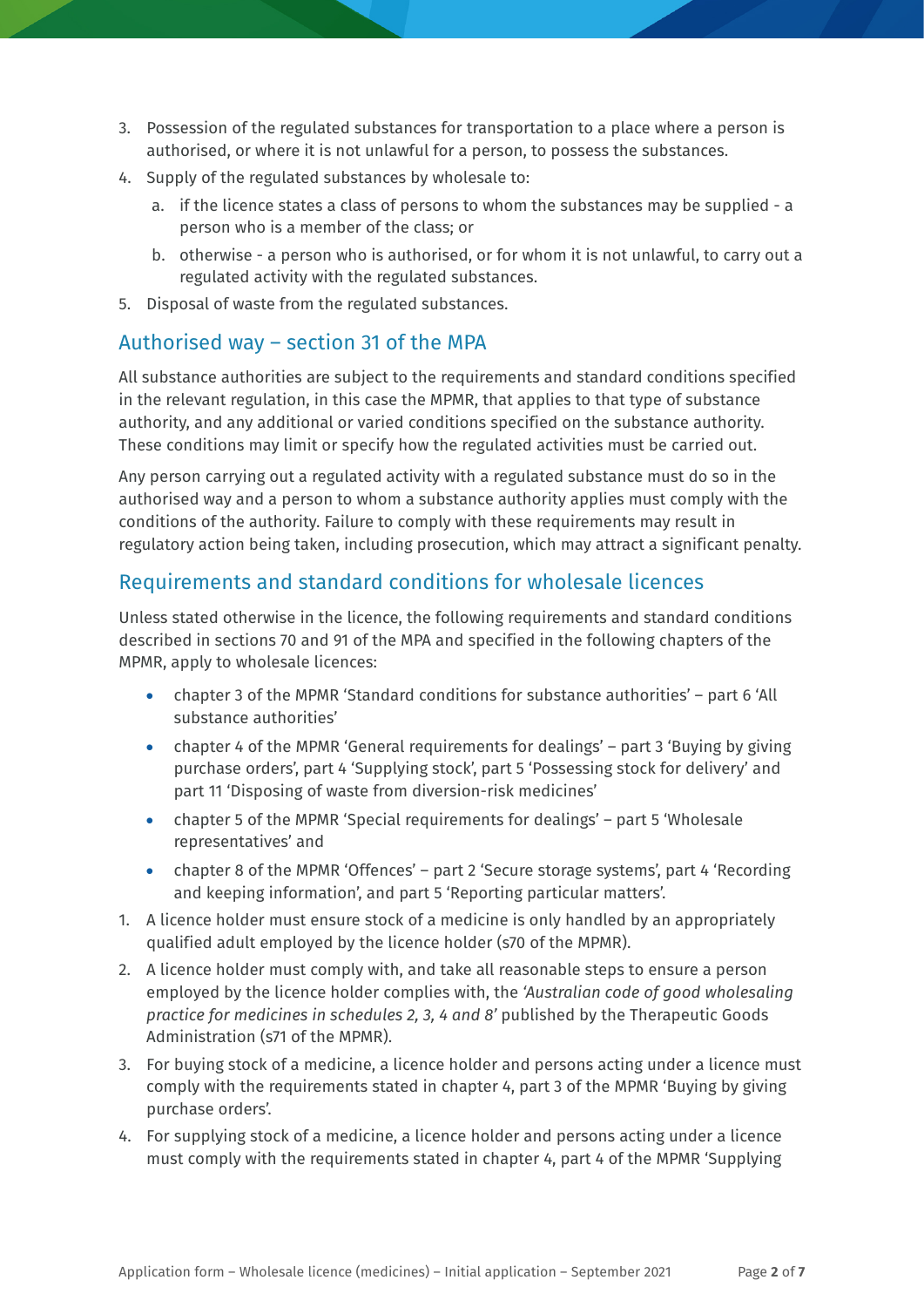stock', including that a licence holder must supply stock of a medicine only if (ss56-59 of the MPMR):

- a. the supplier reasonably believes that the buyer of the medicines is authorised under the MPA, or under a corresponding law or another law to give a purchase order or otherwise buy the stock of medicines; and
- b. the buyer gives the licence holder a compliant purchase order for the medicines.
- 5. A licence holder must not supply stock of a medicine to a buyer unless the container of the medicines and the labelling on the medicine complies with the requirements of the Poisons Standard or an alternative way approved, or taken to be approved, by the chief executive of Queensland Health (or delegate) (s73 of the MPMR).
- 6. A licence holder must not supply a medicine on an expired purchase order (more than one year old), or where the licence holder reasonably suspects that a purchase order has been unlawfully obtained or prepared, cancelled, fulfilled or otherwise doesn't comply with the MPA (s60 of the MPMR).
- 7. A licence holder must give the buyer an invoice or other notice stating the following information (s61(1) of the MPMR):
	- a. a unique identifier for the invoice;
	- b. the date of the supply;
	- c. the name and address of the buyer;
	- d. if the stock is delivered the place to which the stock is delivered;
	- e. the details of the buyer's authorisation or permission to buy the stock;
	- f. the name, form and strength of the medicine supplied; and
	- g. the amount of stock of the medicine supplied.
- 8. A licence holder must keep a copy of the invoice or a record of the details contained in the invoice (s61(2) of the MPMR).
- 9. When a licence holder supplies the stock on a purchase order, the licensee must (S62 of the MPMR):
	- a. mark the purchase order in a way that shows the order has been supplied and, if applicable, delivered; and
	- b. keep a copy of the marked purchase order.
- 10. For transporting stock of a medicine, a licence holder and persons acting under a licence must comply with the requirements stated in chapter 4, part 4 of the MPMR 'Supplying stock' and part 5 'Possessing stock for delivery', including that a licence holder must ensure delivery of the stock is to the street address stated on the purchase order for the stock (ss67 and 78 of the MPMR).
- 11. A licence holder must not deliver, or arrange to deliver, stock of a medicine to a buyer unless (ss64 and 65 of the MPMR):
	- a. the medicine is sealed in a securely closed package that is likely to show if the package breaks or anyone tampers with it; and
	- b. the package is clearly labelled with the name of the buyer and the street address for delivery stated on the purchase order for the stock; and
	- c. if the medicine is an S8 medicine:
		- i. the package is not mixed with anything other than S8 medicines; and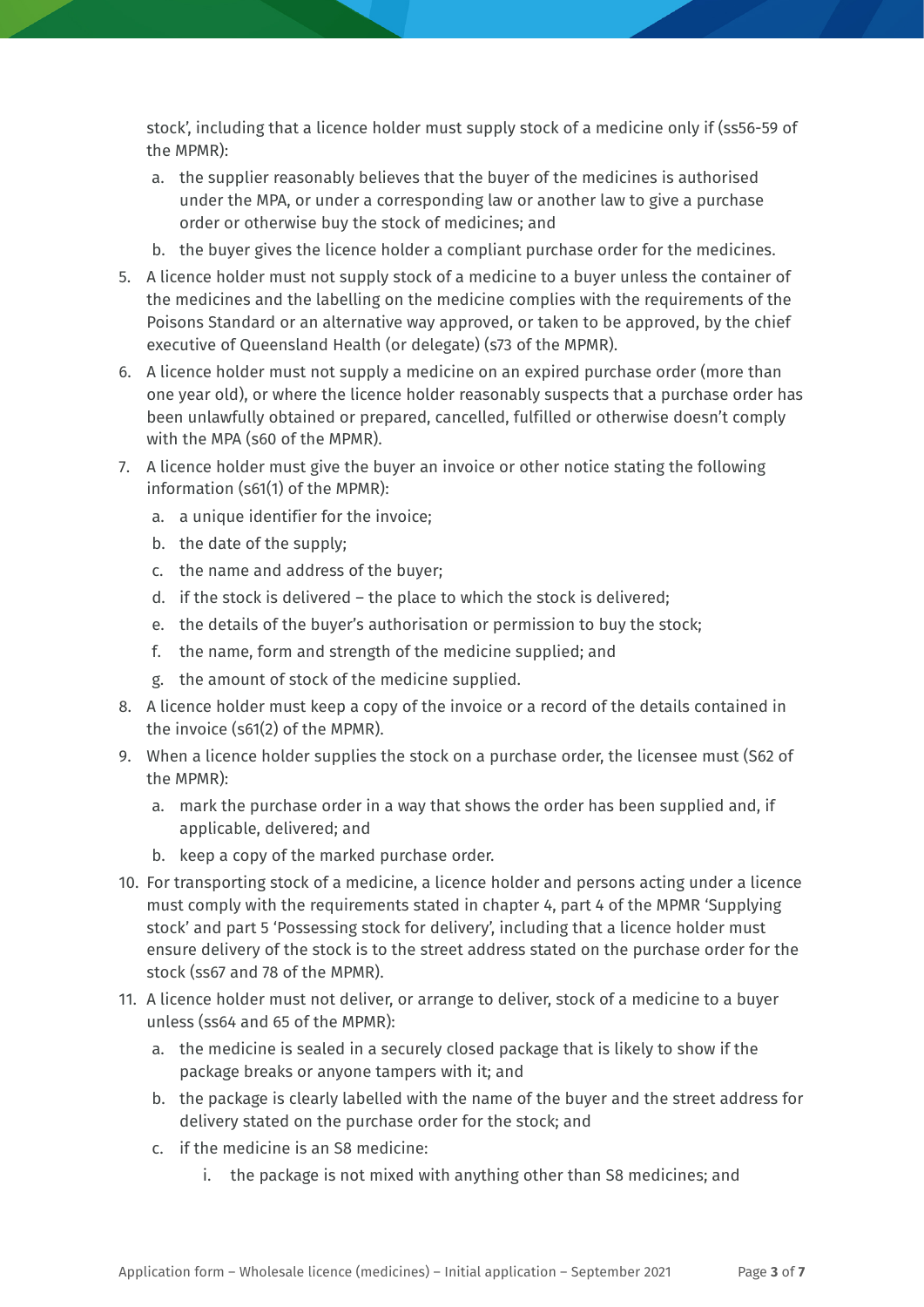- ii. the package has no label or mark on it that indicates it contains an S8 medicine.
- 12. A licence holder may engage a carrier only if the licence holder reasonably considers the carrier is capable of complying with the requirements of the MPMR (s66 of the MPMR), such as maintaining temperature limits for the safe storage of stock, obtaining receipt of delivery and not leaving stock unattended except in a secure area (ss76-78 of the MPMR) and those requirements in chapter 8, part 2, division 4 'Carriers'.
- 13. Before arranging with the carrier to deliver the stock, the licence holder must notify the carrier of the temperature limits for the stock that are recommended by the manufacturer of the medicine (s66(2) of the MPMR).
- 14. When delivering or arranging delivery of stock of an S8 medicine to a buyer, the licence holder must obtain and keep a signed notice from the buyer, or from an adult acting or purportedly acting on behalf of the buyer at the buyer's street address, acknowledging receipt of the delivery. If the licence holder has not received a signed notice of receipt within 5 business days after the date of delivery, the licence holder must notify the chief executive of Queensland Health (or delegate) about the buyer's failure to confirm receipt of delivery (ss68-69).
- 15. For disposing of waste from a diversion-risk medicine, the licence holder and persons acting under the licence must comply with the requirements stated in chapter 4, part 11 of the MPMR 'Disposing of waste from diversion-risk medicines' (see schedule 2, part 3 of the MPMR for the list of diversion-risk medicines).
- 16. Where a licence holder employs wholesale representatives (s70 of the MPMR):
	- a. the licence holder must make and keep records showing the details of any stock given to a wholesale representative;
	- b. the licence holder must ensure each wholesale representative is aware of requirements under the Act applying to the supplier and representative; and
	- c. the representatives must comply with the requirements of chapter 5, part 5 of the MPMR 'Wholesale representatives' and the conditions of the licence.
- 17. A licence holder and persons acting under the licence must securely store medicines in accordance with the requirements stated in chapter 8, part 2 of the MPMR 'Secure storage systems'.
- 18. A licence holder and persons acting under the licence must establish and maintain a medicines register, to track all the regulated activities with medicines under the licence until medicines are completely used or destroyed, in accordance with chapter 8, part 2, division 3 of the MPMR 'Medicines registers'.
- 19. A licence holder, including any wholesale representatives employed by the holder, must report the loss or theft of a diversion-risk medicine that was in the possession of the licence holder immediately before the loss or theft, as soon as practicable, but no later than the end of the next business day, to the chief executive of Queensland Health (or delegate) in the approved form and to the Queensland Police Service (s226 of the MPMR).
- 20. A licence holder must ensure any records required to be kept under the MPA in relation to an authorised place stated in the licence are available for inspection from the place, and if the records are kept electronically, a licence holder must ensure the records for each authorised place stated in the licence are available for inspection from the primary place of business of the licence holder (s41 of the MPMR).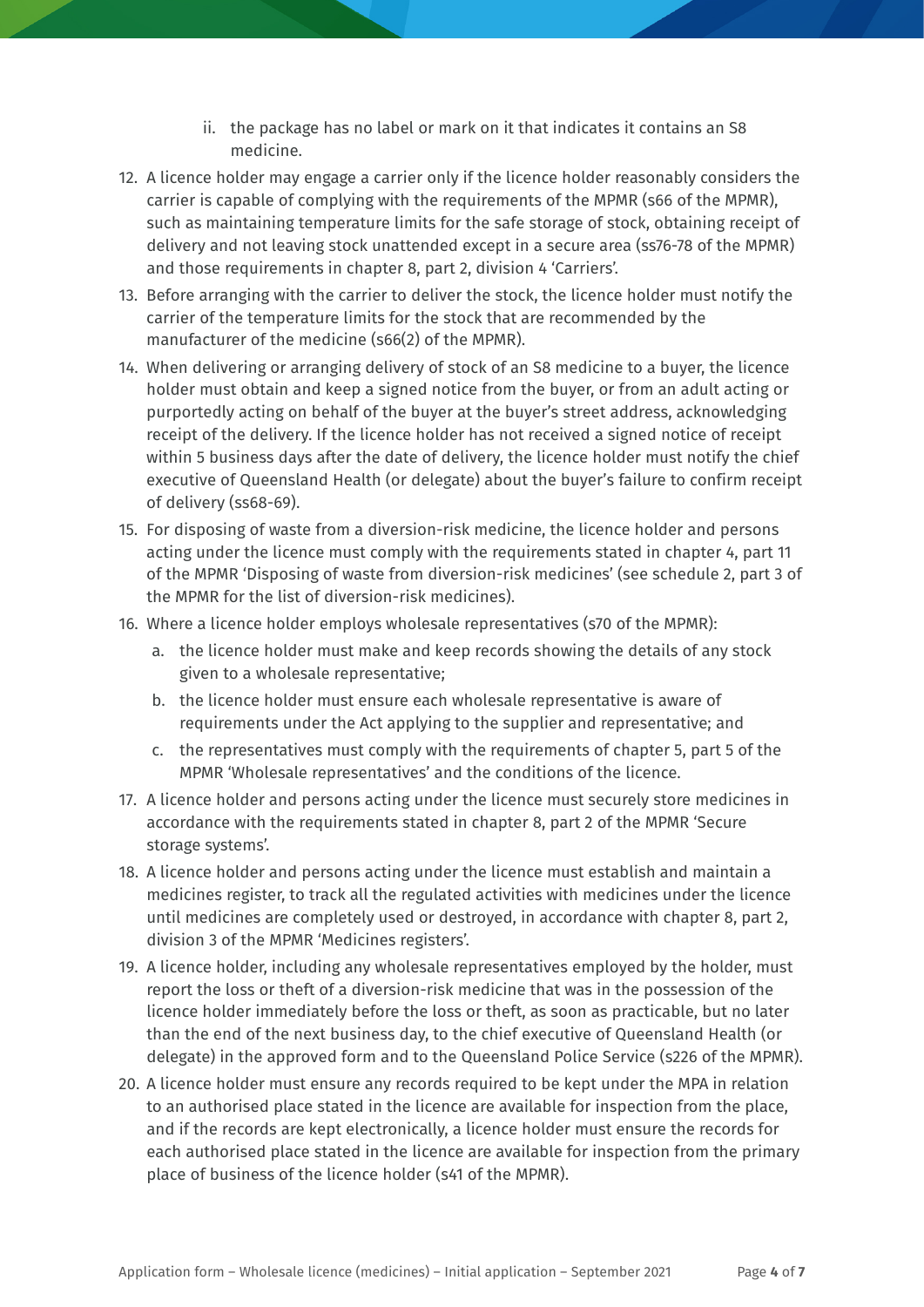- 21. Where a record must be made or kept, licence holders must take all reasonable steps to ensure (s224 of the MPMR):
	- a. the record is kept in a retrievable form but is kept securely to ensure it cannot be altered, obscured, deleted or removed without detection; and
	- b. the record is kept for a period of two years after it is made, or for a medicine register, for two years after the last entry in the register is made.
- 22. A licence holder must give notice to the chief executive of Queensland Health (or delegate) in the approved form if any of the following changes are proposed by the licence holder (s42 of the MPMR):
	- a. a change to an authorised place stated in the licence;
	- b. a change to a relevant person stated in the licence; and
	- c. another change to the licence holder's circumstances that substantially affects the holder's ability to comply with a condition of the licence.
- 23. Where a licence holder proposes to stop carrying out a dealing with a medicine under a licence, the holder must give the chief executive of Queensland Health (or delegate) a notice in the approved form stating the following information (s43 of the MPMR):
	- a. the day the dealing is proposed to stop;
	- b. the amount of medicines that are likely to be unused on that day, if any; and
	- d. how the licence holder proposes to deal with any unused medicines.

# **Information about wholesale licences**

### Wholesale representatives

Wholesale representatives who act as an agent for the licence holder, may possess and supply S2, S3, or S4 medicines (other than monitored medicines) in starter packs to authorised practitioners in accordance with the *['Australian code of good wholesaling](https://www.tga.gov.au/publication/australian-code-good-wholesaling-practice-medicines-schedules-2-3-4-8) [practice for medicines in schedules 2, 3, 4 and 8'](https://www.tga.gov.au/publication/australian-code-good-wholesaling-practice-medicines-schedules-2-3-4-8)* and the other requirements specified in chapter 5, part 5 and Schedule 14 of the MPMR.

Wholesale representatives must not possess more than is reasonably necessary to meet the business needs of the representative for a 6-month period.

### Substance management plans

A substance management plan (**SMP**) is a document setting out how known and foreseeable risks associated with any regulated activity with a regulated substance are to be managed at a regulated place. Applicants for manufacturing licences must have an SMP that meets the [requirements specified in s93 of the](https://www.health.qld.gov.au/publications/system-governance/licences/medicines-poisons/mpa/ds-substance-management-plans-medicines.pdf) MPA and in the *[Departmental Standard: Substance](https://www.health.qld.gov.au/publications/system-governance/licences/medicines-poisons/mpa/ds-substance-management-plans-medicines.pdf) [management plans for medicines](https://www.health.qld.gov.au/publications/system-governance/licences/medicines-poisons/mpa/ds-substance-management-plans-medicines.pdf)* under the MPMR, detailing what governance is in place to ensure that medicines will be managed effectively. A guideline for developing an SMP for medicines [is available on the Queensland Health website.](https://www.health.qld.gov.au/publications/system-governance/licences/medicines-poisons/mpa/guide-smp-medicines.pdf) 

To provide sufficient time for licence holders to comply with this new requirement, an SMP is not required until 1 year after the commencement of the MPA, i.e. 27 September 2022. Despite this, applicants should be able to demonstrate how they intend to manage and mitigate risks, by having in place appropriate procedures and protocols – as was required under the *Health (Drugs and Poisons) Regulation 1996* (HDPR).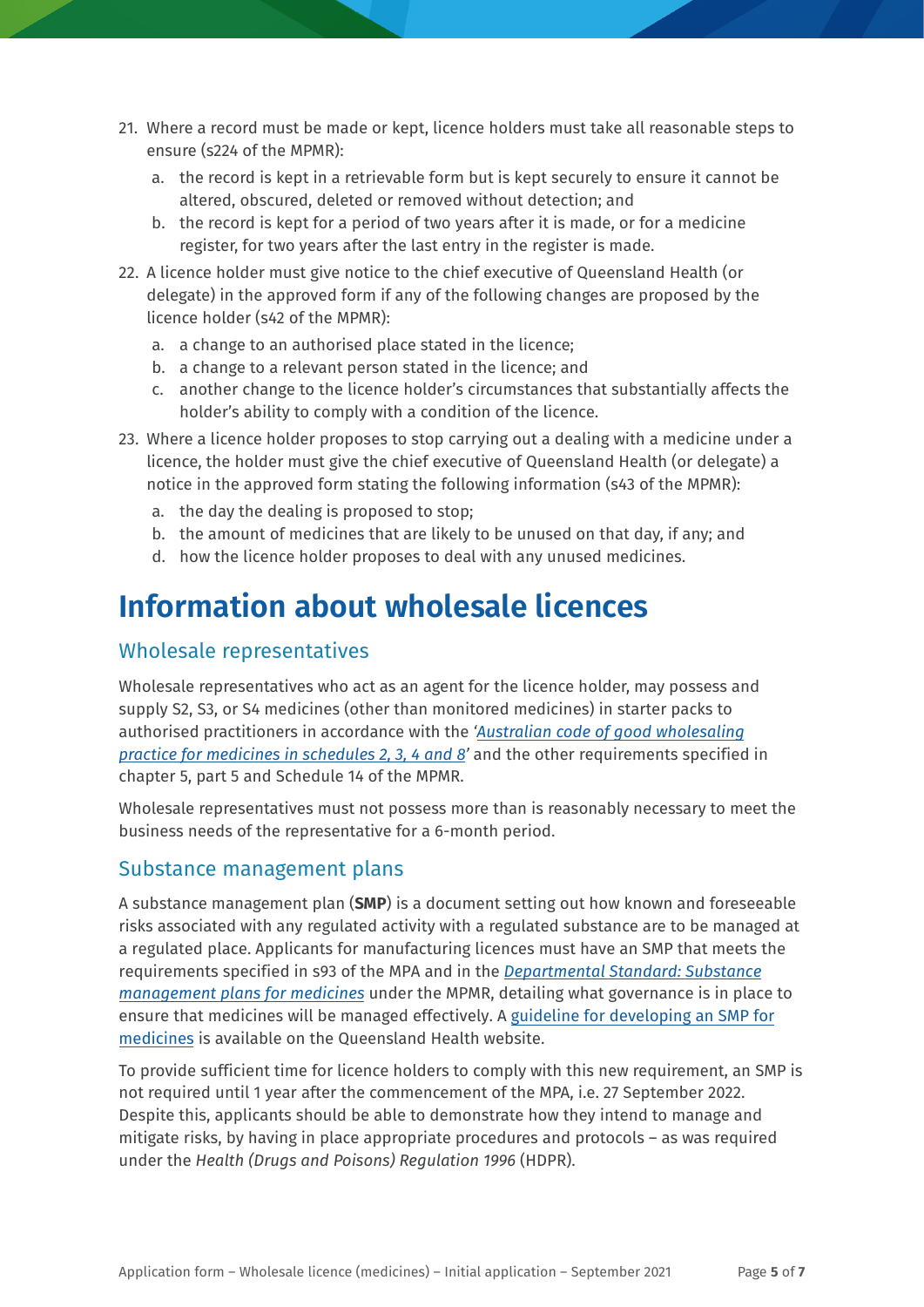# Poisons licences

Applications for wholesale licences for medicines and prohibited substances (for therapeutic purpose) are considered separately from licences for poisons, fumigants, pesticides and prohibited substances (non-therapeutic) due to the separate regulations and departmental standards that apply.

Where an application is made, or a licence is held, to manufacture or wholesale a poison at the same place as S2, S3 or S4 medicines are to be wholesaled, a medicines wholesale licence is still required, but an additional fee is not payable.

### Duration of licences

Section 69 of the MPA provides that the chief executive of Queensland Health (or delegate) determines the duration of a granted substance authority. Manufacturing licences will usually be granted for two years, but a shorter term may be granted if requested or if the chief executive of Queensland Health (or delegate) determines that a shorter period is appropriate.

# Change of name, location or circumstances

Substance authorities are not transferable across different entities. Accordingly, substance authority holders must notify Queensland Health if the authorised entity intends to change their name or ACN/ABN; change premises; or has another change in circumstances during the term of the substance authority, because this may mean that the authority is no longer valid. If the change is due to a change in ownership of the entity, or the chief executive of Queensland Health (or delegate) otherwise considers the change to be substantial, a new application will likely be required; in other circumstances, an amendment application may be required.

# **Applying for a licence**

### Fees

Licences may authorise the holder to carry out regulated activities at multiple sites, however a separate licence fee is payable for each site. The fees payable for medicines licences are in accordance with chapter 9, part 2 and schedule 19 of the MPMR. Where a fee has been paid for a licence to manufacture or wholesale poisons at the same site (under the *Medicines and Poisons (Poisons and Prohibited Substances) Regulation 2021*), no fee is payable for an S2, S3 or S4 medicines wholesale licence.

There is a fee payable per site per year for an initial application for a wholesale licence for an S8 medicine and a separate fee payable per site per year for an initial application for a wholesale licence for an S2, S3 or S4 medicine. Where a wholesale licence covers both S8 medicines and S2, S3 or S4 medicines at a site, then both fees are payable.

In addition to the annual fees, a processing fee is payable for initial applications. Again, where a wholesale licence covers both S8 medicines and S2, S3 or S4 medicines, then two fees are payable.

To pay for an application, applicants must **first submit the attached** application form, accompanied by all supporting documents (certified where required) to: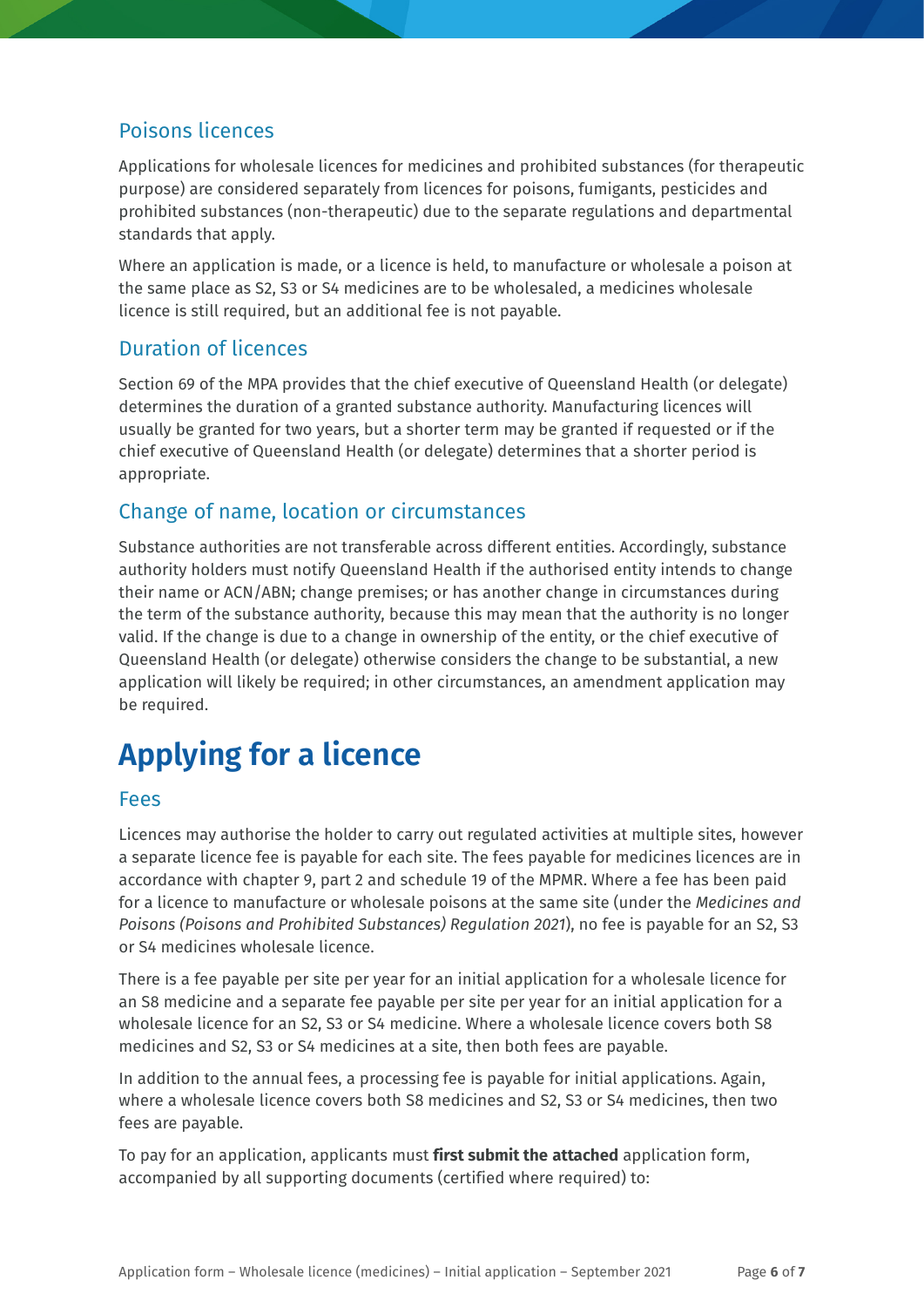The Chief Executive, Queensland Health c/o Healthcare Approvals and Regulation Unit (HARU) [medicines.applications@health.qld.gov.au](mailto:medicines.applications@health.qld.gov.au)

Once an application is received, applicants will be given a biller code and a reference number to pay the applicable fees electronically via the BPOINT platform. To avoid delays, applicants should promptly send through their proof of payment.

**Payment of the correct application fee is required for an application to be valid.** See our page on [fees,](https://www.health.qld.gov.au/system-governance/licences/medicines-poisons/medicines/licensing/fees) which contains the current schedule of fees and further information on calculating the fee payable including a simple calculator.

### Assessment

In determining the application, the matters described in section 76 of the MPA may be taken into consideration.

Queensland Health assesses all information relevant to an application including:

- prior compliance history;
- background, skills and qualifications of persons who will be responsible for overseeing activities to be carried out or will have access to regulated substances;
- which regulated substances are to be included in the substance authority;
- proposed activities and locations where regulated substances are to be used and stored; and
- the documented governance arrangements in place relevant to the substance authority.

An inspection of the premises may also be undertaken.

All applications are assessed individually, and there is no guarantee that a substance authority will be granted to any applicant.

Under chapter 3, part 3, division 4 of the MPA, applications are decided within 90 days of the application (final consideration day – section 86 of the MPA), or the latest day the chief executive of Queensland Health (or delegate) receives information from the applicant (section 89 of the MPA), unless a later date is agreed (s88 of the MPA). Applications not decided by this time are taken to have been refused (s89(4) of the MPA).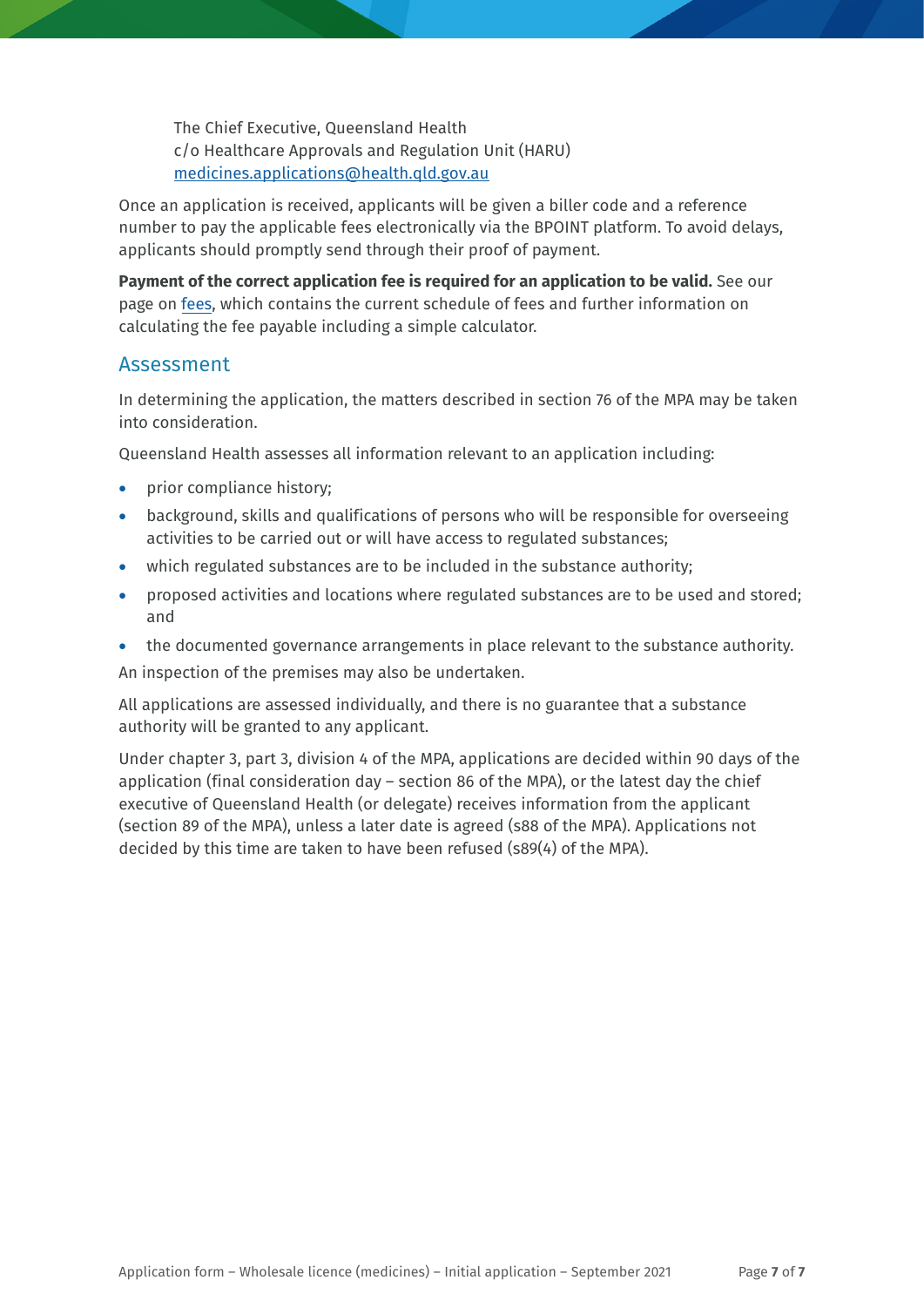

### **MPA-75MWL Version 1:09/2021 APPLICATION FOR A WHOLESALE LICENCE – MEDICINES**

#### **Privacy statement – please read carefully**

Personal information collected by Queensland Health is handled in accordance with the *Information Privacy Act 2009*. Queensland Health is collecting your personal information on this form under authority of the *Medicines and Poisons Act 2019*. The information is being collected to ensure that health risks arising from the use of regulated substances are appropriately managed. All personal information will be securely stored and only accessible by Queensland Health. Your personal information will not be disclosed to any other third parties without consent unless the disclosure is authorised or required by law. Failure to provide information may render the form incomplete, which may constitute an offence under the *Medicines and Poisons Act 2019*. For information about how Queensland Health protects your personal information, or to learn about your right to access your own personal information, please see our website at www.health.qld.gov.au/global/privacy.

|                                                                                                                                                                                                                                                                                                                                                                                                                                                                                                                                                                                          | <b>Section 1 - Applicant details</b>                                                                                                               |       |                 |  |  |  |  |     |  |           |
|------------------------------------------------------------------------------------------------------------------------------------------------------------------------------------------------------------------------------------------------------------------------------------------------------------------------------------------------------------------------------------------------------------------------------------------------------------------------------------------------------------------------------------------------------------------------------------------|----------------------------------------------------------------------------------------------------------------------------------------------------|-------|-----------------|--|--|--|--|-----|--|-----------|
| Provide details of the individual/organisation seeking the licence (i.e. the legal entity)                                                                                                                                                                                                                                                                                                                                                                                                                                                                                               |                                                                                                                                                    |       |                 |  |  |  |  |     |  |           |
|                                                                                                                                                                                                                                                                                                                                                                                                                                                                                                                                                                                          | An individual<br>Type of entity seeking the approval<br>Another entity (specify)                                                                   |       |                 |  |  |  |  |     |  |           |
|                                                                                                                                                                                                                                                                                                                                                                                                                                                                                                                                                                                          | Name of individual (surname, given names), partnership, body corporate, company or other entity                                                    |       |                 |  |  |  |  |     |  |           |
|                                                                                                                                                                                                                                                                                                                                                                                                                                                                                                                                                                                          |                                                                                                                                                    |       |                 |  |  |  |  |     |  |           |
| Trading name<br>(if applicable)                                                                                                                                                                                                                                                                                                                                                                                                                                                                                                                                                          | <b>ACN</b><br>(if applicable)                                                                                                                      |       |                 |  |  |  |  |     |  |           |
| Phone                                                                                                                                                                                                                                                                                                                                                                                                                                                                                                                                                                                    |                                                                                                                                                    | Email |                 |  |  |  |  |     |  |           |
| Postal<br>address                                                                                                                                                                                                                                                                                                                                                                                                                                                                                                                                                                        | Town/<br>P/C<br>Suburb                                                                                                                             |       |                 |  |  |  |  |     |  |           |
| applicable)                                                                                                                                                                                                                                                                                                                                                                                                                                                                                                                                                                              | Attach a current company extract from the Australian Securities and Investments Commission (ASIC) (if                                              |       |                 |  |  |  |  |     |  |           |
|                                                                                                                                                                                                                                                                                                                                                                                                                                                                                                                                                                                          | Section 2 - Relevant persons (s76 MPA)                                                                                                             |       |                 |  |  |  |  |     |  |           |
|                                                                                                                                                                                                                                                                                                                                                                                                                                                                                                                                                                                          | All applications must include completed Details of relevant person forms (MPA-76) for each of the following:                                       |       |                 |  |  |  |  |     |  |           |
| 1. (a) If the licence is to be issued to a sole trader, the applicant must complete the relevant person form.<br>(b) If the licence is to be issued to a partnership, each partner must complete the relevant person form.<br>(c) If the licence is to be issued to a body corporate or company, each executive officer (directors, company<br>secretary, chief executive officer/general manager and chief financial officer) must complete the relevant<br>person form.<br>2. A supervisor must be nominated for each premises on the licence. Each nominated person must complete the |                                                                                                                                                    |       |                 |  |  |  |  |     |  |           |
| relevant person form.                                                                                                                                                                                                                                                                                                                                                                                                                                                                                                                                                                    |                                                                                                                                                    |       |                 |  |  |  |  |     |  |           |
| Attach completed details of relevant person forms for each person relevant to this application                                                                                                                                                                                                                                                                                                                                                                                                                                                                                           |                                                                                                                                                    |       |                 |  |  |  |  |     |  |           |
| Section 3 – Premises where substances are to be stored and supplied from (s64(b) MPA)                                                                                                                                                                                                                                                                                                                                                                                                                                                                                                    |                                                                                                                                                    |       |                 |  |  |  |  |     |  |           |
| Provide details of the physical address where substances are to be stored and supplied from. To include additional locations<br>on the same licence, please attach further details.                                                                                                                                                                                                                                                                                                                                                                                                      |                                                                                                                                                    |       |                 |  |  |  |  |     |  |           |
| <b>Storage location 1</b>                                                                                                                                                                                                                                                                                                                                                                                                                                                                                                                                                                |                                                                                                                                                    |       |                 |  |  |  |  |     |  |           |
| <b>Site</b><br><b>Address</b>                                                                                                                                                                                                                                                                                                                                                                                                                                                                                                                                                            |                                                                                                                                                    |       | Town<br>/Suburb |  |  |  |  | P/C |  |           |
|                                                                                                                                                                                                                                                                                                                                                                                                                                                                                                                                                                                          | Name of entity conducting operations (e.g. storing,<br>picking, transporting) at/from this location                                                |       |                 |  |  |  |  |     |  |           |
| Contact person                                                                                                                                                                                                                                                                                                                                                                                                                                                                                                                                                                           | Email<br>Phone                                                                                                                                     |       |                 |  |  |  |  |     |  |           |
| Commonwealth manufacturing licence details for this location (if applicable)                                                                                                                                                                                                                                                                                                                                                                                                                                                                                                             |                                                                                                                                                    |       |                 |  |  |  |  |     |  |           |
|                                                                                                                                                                                                                                                                                                                                                                                                                                                                                                                                                                                          | Have you applied for, or do you currently hold, a licence to wholesale poisons or<br>prohibited substances (non-therapeutic use) at this location? |       |                 |  |  |  |  | Yes |  | <b>No</b> |
|                                                                                                                                                                                                                                                                                                                                                                                                                                                                                                                                                                                          | If yes, provide details e.g. licence number/application number or date                                                                             |       |                 |  |  |  |  |     |  |           |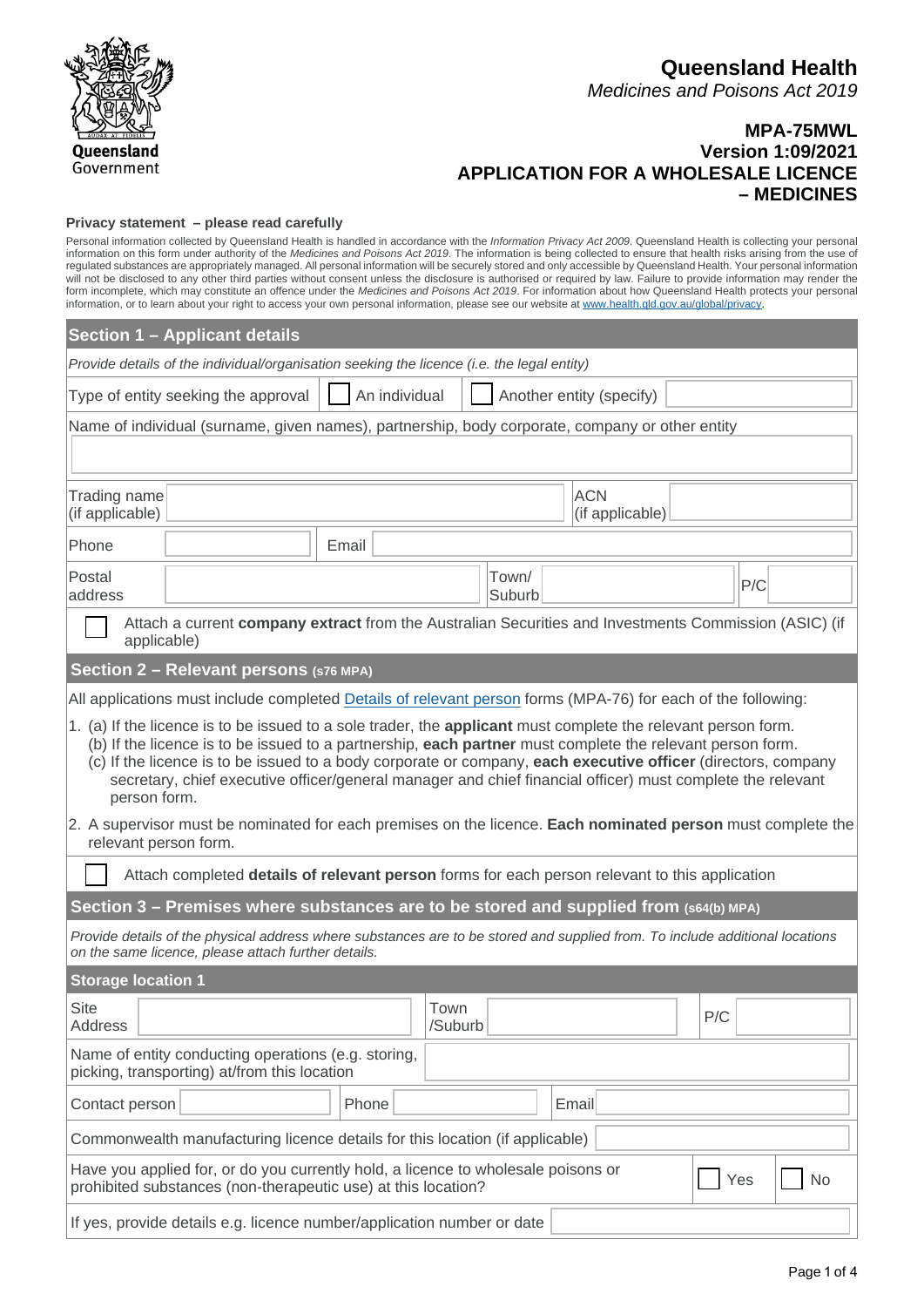**Queensland Health**

*Medicines and Poisons Act 2019*



### **MPA-75MWL Version 1:09/2021 APPLICATION FOR A WHOLESALE LICENCE – MEDICINES**

| <b>Storage location 2</b>                                                                                                                                                                                                                                                                                                                                                        |                                                                                                                                                    |                               |  |                 |                 |  |                      |    |  |  |  |  |  |
|----------------------------------------------------------------------------------------------------------------------------------------------------------------------------------------------------------------------------------------------------------------------------------------------------------------------------------------------------------------------------------|----------------------------------------------------------------------------------------------------------------------------------------------------|-------------------------------|--|-----------------|-----------------|--|----------------------|----|--|--|--|--|--|
| <b>Site</b><br>Address                                                                                                                                                                                                                                                                                                                                                           |                                                                                                                                                    |                               |  | Town<br>/Suburb |                 |  | P/C                  |    |  |  |  |  |  |
| Name of entity conducting operations (e.g. storing,<br>picking, transporting) at/from this location                                                                                                                                                                                                                                                                              |                                                                                                                                                    |                               |  |                 |                 |  |                      |    |  |  |  |  |  |
| Contact person                                                                                                                                                                                                                                                                                                                                                                   | Phone                                                                                                                                              |                               |  |                 |                 |  | Email                |    |  |  |  |  |  |
|                                                                                                                                                                                                                                                                                                                                                                                  | Commonwealth manufacturing licence details for this location (if applicable)                                                                       |                               |  |                 |                 |  |                      |    |  |  |  |  |  |
|                                                                                                                                                                                                                                                                                                                                                                                  | Have you applied for, or do you currently hold, a licence to wholesale poisons or<br>prohibited substances (non-therapeutic use) at this location? |                               |  |                 |                 |  | Yes                  | No |  |  |  |  |  |
|                                                                                                                                                                                                                                                                                                                                                                                  | If yes, provide details e.g. licence number/application number or date                                                                             |                               |  |                 |                 |  |                      |    |  |  |  |  |  |
|                                                                                                                                                                                                                                                                                                                                                                                  | Section 4 - Substances proposed to be supplied under this licence (s64(d) MPA)                                                                     |                               |  |                 |                 |  |                      |    |  |  |  |  |  |
| Provide details of the products to be supplied, with reference to the schedule and name used in the latest Poisons Standard.<br>Attach further information if required.                                                                                                                                                                                                          |                                                                                                                                                    |                               |  |                 |                 |  |                      |    |  |  |  |  |  |
| Schedule 2 medicines for human therapeutic use<br>Schedule 2 medicines for veterinary use<br>Schedule 3 medicines for human therapeutic use<br>Schedule 3 medicines for veterinary use<br>Schedule 4 medicines for human therapeutic use<br>Schedule 4 medicines for veterinary use<br>Schedule 8 medicines for human therapeutic use<br>Schedule 8 medicines for veterinary use |                                                                                                                                                    |                               |  |                 |                 |  |                      |    |  |  |  |  |  |
|                                                                                                                                                                                                                                                                                                                                                                                  | Supply of medicinal cannabis products (additional requirements may apply):                                                                         |                               |  |                 |                 |  |                      |    |  |  |  |  |  |
|                                                                                                                                                                                                                                                                                                                                                                                  | Schedule 4 medicinal cannabis                                                                                                                      | Schedule 8 medicinal cannabis |  |                 |                 |  |                      |    |  |  |  |  |  |
|                                                                                                                                                                                                                                                                                                                                                                                  | Supply of nicotine products (additional requirements may apply):                                                                                   |                               |  |                 |                 |  |                      |    |  |  |  |  |  |
|                                                                                                                                                                                                                                                                                                                                                                                  | Schedule 4 nicotine products                                                                                                                       |                               |  |                 |                 |  |                      |    |  |  |  |  |  |
| Supply of prohibited substances (additional requirements may apply):                                                                                                                                                                                                                                                                                                             |                                                                                                                                                    |                               |  |                 |                 |  |                      |    |  |  |  |  |  |
| Schedule 9 prohibited substances                                                                                                                                                                                                                                                                                                                                                 | Schedule 10 prohibited substances                                                                                                                  |                               |  |                 |                 |  |                      |    |  |  |  |  |  |
| Alternatively, please list specific products to be supplied (including any Schedule 9 or 10 products):                                                                                                                                                                                                                                                                           |                                                                                                                                                    |                               |  |                 |                 |  |                      |    |  |  |  |  |  |
| <b>Schedule</b>                                                                                                                                                                                                                                                                                                                                                                  | <b>Poisons Standard descriptor</b><br>Form                                                                                                         |                               |  |                 | <b>Strength</b> |  | Pack size/Volume/Use |    |  |  |  |  |  |
|                                                                                                                                                                                                                                                                                                                                                                                  |                                                                                                                                                    |                               |  |                 |                 |  |                      |    |  |  |  |  |  |
|                                                                                                                                                                                                                                                                                                                                                                                  |                                                                                                                                                    |                               |  |                 |                 |  |                      |    |  |  |  |  |  |
|                                                                                                                                                                                                                                                                                                                                                                                  |                                                                                                                                                    |                               |  |                 |                 |  |                      |    |  |  |  |  |  |
|                                                                                                                                                                                                                                                                                                                                                                                  |                                                                                                                                                    |                               |  |                 |                 |  |                      |    |  |  |  |  |  |
|                                                                                                                                                                                                                                                                                                                                                                                  |                                                                                                                                                    |                               |  |                 |                 |  |                      |    |  |  |  |  |  |
|                                                                                                                                                                                                                                                                                                                                                                                  |                                                                                                                                                    |                               |  |                 |                 |  |                      |    |  |  |  |  |  |
|                                                                                                                                                                                                                                                                                                                                                                                  |                                                                                                                                                    |                               |  |                 |                 |  |                      |    |  |  |  |  |  |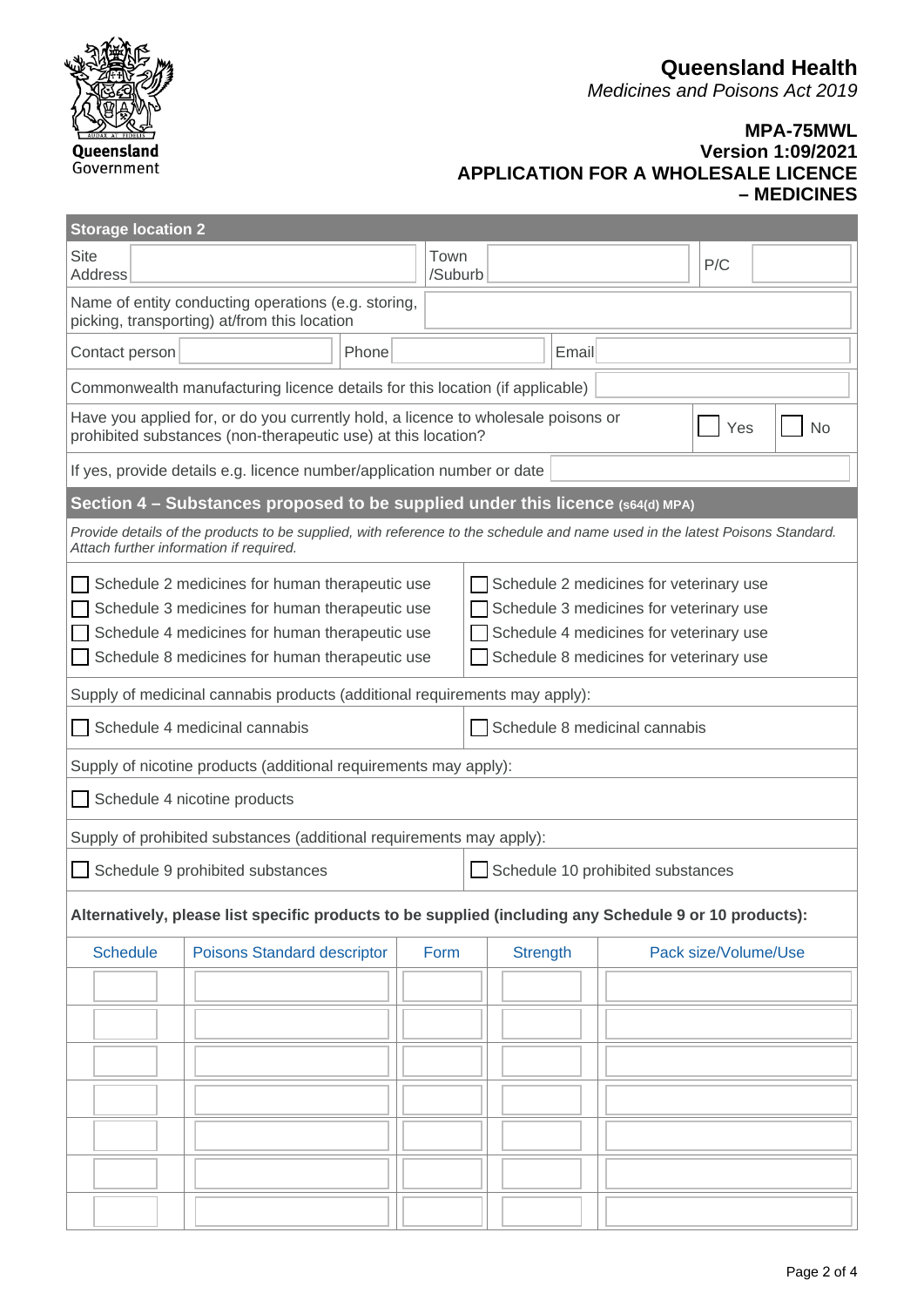**Queensland Health**

*Medicines and Poisons Act 2019*

#### **MPA-75MWL Version 1:09/2021 APPLICATION FOR A WHOLESALE LICENCE – MEDICINES**

|                                                                                                                                                                                                                                                                                                                                                                                                                                                                                                                                                                                                                                                                                                                                                                                                                                                                                                        |                                                                                                   |  | Section 5 - Supply of substances by wholesale (s64(d) MPA)                                                   |  |                              |                                                                                                                           |  |  |  |  |  |  |
|--------------------------------------------------------------------------------------------------------------------------------------------------------------------------------------------------------------------------------------------------------------------------------------------------------------------------------------------------------------------------------------------------------------------------------------------------------------------------------------------------------------------------------------------------------------------------------------------------------------------------------------------------------------------------------------------------------------------------------------------------------------------------------------------------------------------------------------------------------------------------------------------------------|---------------------------------------------------------------------------------------------------|--|--------------------------------------------------------------------------------------------------------------|--|------------------------------|---------------------------------------------------------------------------------------------------------------------------|--|--|--|--|--|--|
|                                                                                                                                                                                                                                                                                                                                                                                                                                                                                                                                                                                                                                                                                                                                                                                                                                                                                                        |                                                                                                   |  | Provide details of the classes of persons to whom you intend to supply the substances listed in section 4.   |  |                              |                                                                                                                           |  |  |  |  |  |  |
| Manufacturers<br>Wholesalers<br>Other substance authority holders<br>Primary producers<br>Veterinary surgeons<br>Pharmacists<br><b>Doctors</b>                                                                                                                                                                                                                                                                                                                                                                                                                                                                                                                                                                                                                                                                                                                                                         |                                                                                                   |  |                                                                                                              |  |                              | <b>Dentists</b><br>Podiatrists<br>Optometrists<br>Nurse practitioners<br><b>Midwives</b><br>Other persons, please specify |  |  |  |  |  |  |
|                                                                                                                                                                                                                                                                                                                                                                                                                                                                                                                                                                                                                                                                                                                                                                                                                                                                                                        |                                                                                                   |  | Section 6 - Substance management plan (s93 MPA, Chapter 6 and Schedule 17 MPMR)                              |  |                              |                                                                                                                           |  |  |  |  |  |  |
| The responsible person for a place where a medicine is stored for supply by wholesale (regulated place), must<br>make a substance management plan before any regulated activity happens with a regulated substance at, or in<br>connection with, a regulated place, unless the person has a reasonable excuse.<br>The substance management plan must:<br>state the following:<br>the day the plan starts;<br>$\circ$<br>the location of the place;<br>$\circ$<br>the regulated activities and regulated substances to which the plan applies;<br>$\circ$<br>the persons (staff) to whom the plan applies; and<br>$\circ$<br>address the matters specified in the Departmental standard: 'Substance management plans for<br>medicines' under the MPMR; and<br>be written in a way that is likely to be easily understood by staff.<br>The responsible person must ensure the substance management plan: |                                                                                                   |  |                                                                                                              |  |                              |                                                                                                                           |  |  |  |  |  |  |
|                                                                                                                                                                                                                                                                                                                                                                                                                                                                                                                                                                                                                                                                                                                                                                                                                                                                                                        | is made available to staff when it is made; and<br>is reviewed at the time specified in the MPMR. |  |                                                                                                              |  |                              |                                                                                                                           |  |  |  |  |  |  |
|                                                                                                                                                                                                                                                                                                                                                                                                                                                                                                                                                                                                                                                                                                                                                                                                                                                                                                        |                                                                                                   |  | NOTE: A SUBSTANCE MANAGEMENT PLAN IS NOT REQUIRED UNTIL 27 SEPTEMBER 2022 (s280 MPA)                         |  |                              |                                                                                                                           |  |  |  |  |  |  |
| Have you prepared a substance management plan that meets the criteria above and the<br>N <sub>o</sub><br>Yes<br>Departmental standard: 'Substance management plans for medicines' of the MPMR?                                                                                                                                                                                                                                                                                                                                                                                                                                                                                                                                                                                                                                                                                                         |                                                                                                   |  |                                                                                                              |  |                              |                                                                                                                           |  |  |  |  |  |  |
| Section 7 - Duration of the substance authority (S69 MPA)                                                                                                                                                                                                                                                                                                                                                                                                                                                                                                                                                                                                                                                                                                                                                                                                                                              |                                                                                                   |  |                                                                                                              |  |                              |                                                                                                                           |  |  |  |  |  |  |
|                                                                                                                                                                                                                                                                                                                                                                                                                                                                                                                                                                                                                                                                                                                                                                                                                                                                                                        |                                                                                                   |  | Medicines wholesale licences may be issued for up to two years, but a shorter term may be requested/granted. |  |                              |                                                                                                                           |  |  |  |  |  |  |
|                                                                                                                                                                                                                                                                                                                                                                                                                                                                                                                                                                                                                                                                                                                                                                                                                                                                                                        |                                                                                                   |  | Please specify the term of licence sought:                                                                   |  |                              |                                                                                                                           |  |  |  |  |  |  |
|                                                                                                                                                                                                                                                                                                                                                                                                                                                                                                                                                                                                                                                                                                                                                                                                                                                                                                        | 1 year                                                                                            |  | 2 years                                                                                                      |  | Another term, please specify |                                                                                                                           |  |  |  |  |  |  |